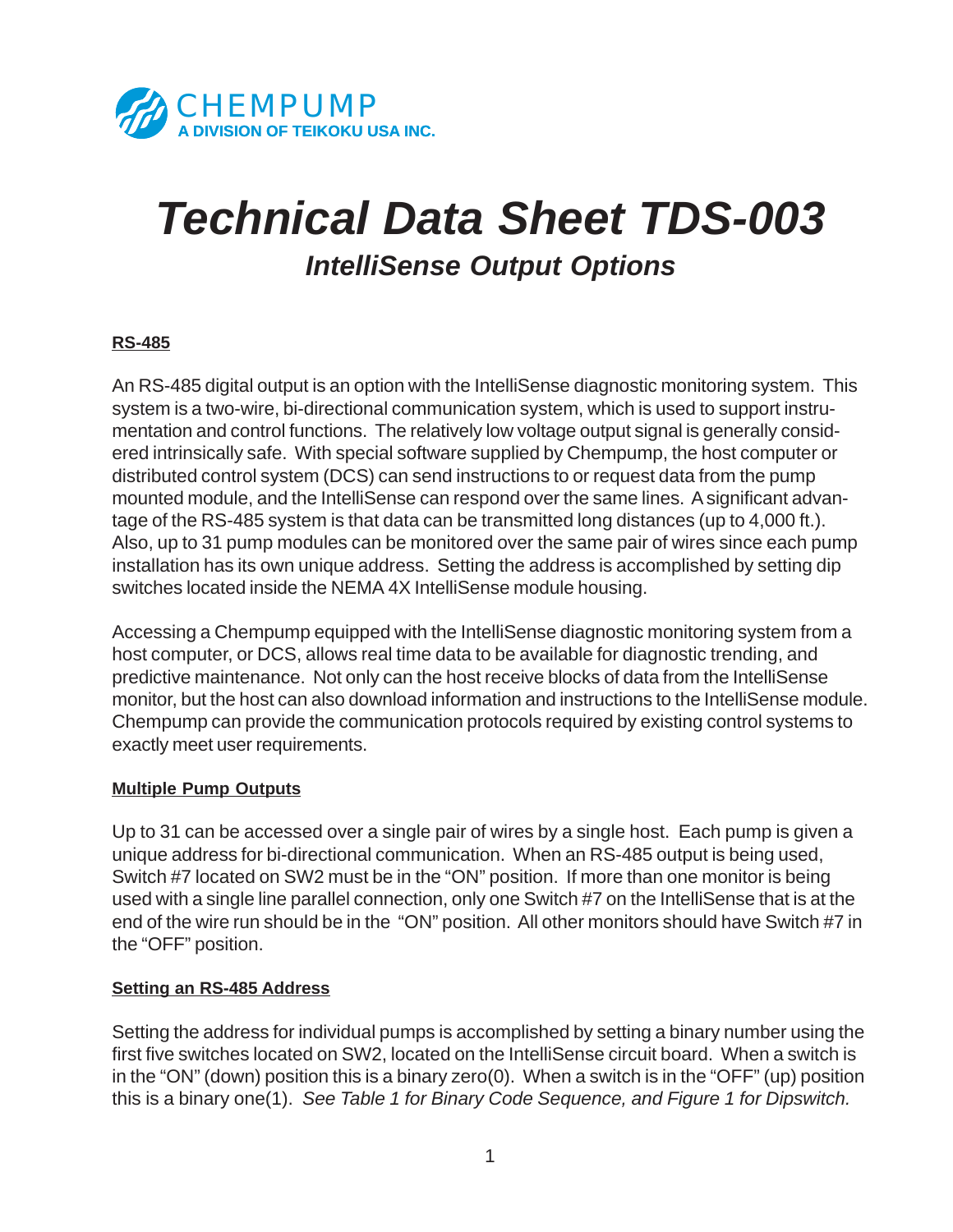| DIP<br><b>SWITCH</b> | <b>ADDRES</b><br>S | DIP<br><b>SWITCH</b> | <b>ADDRESS</b> | DIP<br><b>SWITCH</b> | <b>ADDRESS</b> |
|----------------------|--------------------|----------------------|----------------|----------------------|----------------|
| 00001                | #1                 | 01100                | #12            | 10111                | #23            |
| 00010                | #2                 | 01101                | #13            | 11000                | #24            |
| 00011                | #3                 | 01110                | #14            | 11001                | #25            |
| 00100                | #4                 | 01111                | #15            | 11010                | #26            |
| 00101                | #5                 | 10000                | #16            | 11011                | #27            |
| 00110                | #6                 | 10001                | #17            | 11100                | #28            |
| 00111                | #7                 | 10010                | #18            | 11101                | #29            |
| 01000                | #8                 | 10011                | #19            | 11110                | #30            |
| 01001                | #9                 | 10100                | #20            | 11111                | #31            |
| 01010                | #10                | 10101                | #21            |                      |                |
| 01011                | #11                | 10110                | #22            |                      |                |

*Table 1*



*Figure 1*

# **4-20mA**

Two basic connection variations are available with Chempump's 4-20mA output loop. *Please refer to Figure 2 for terminal strip details.*

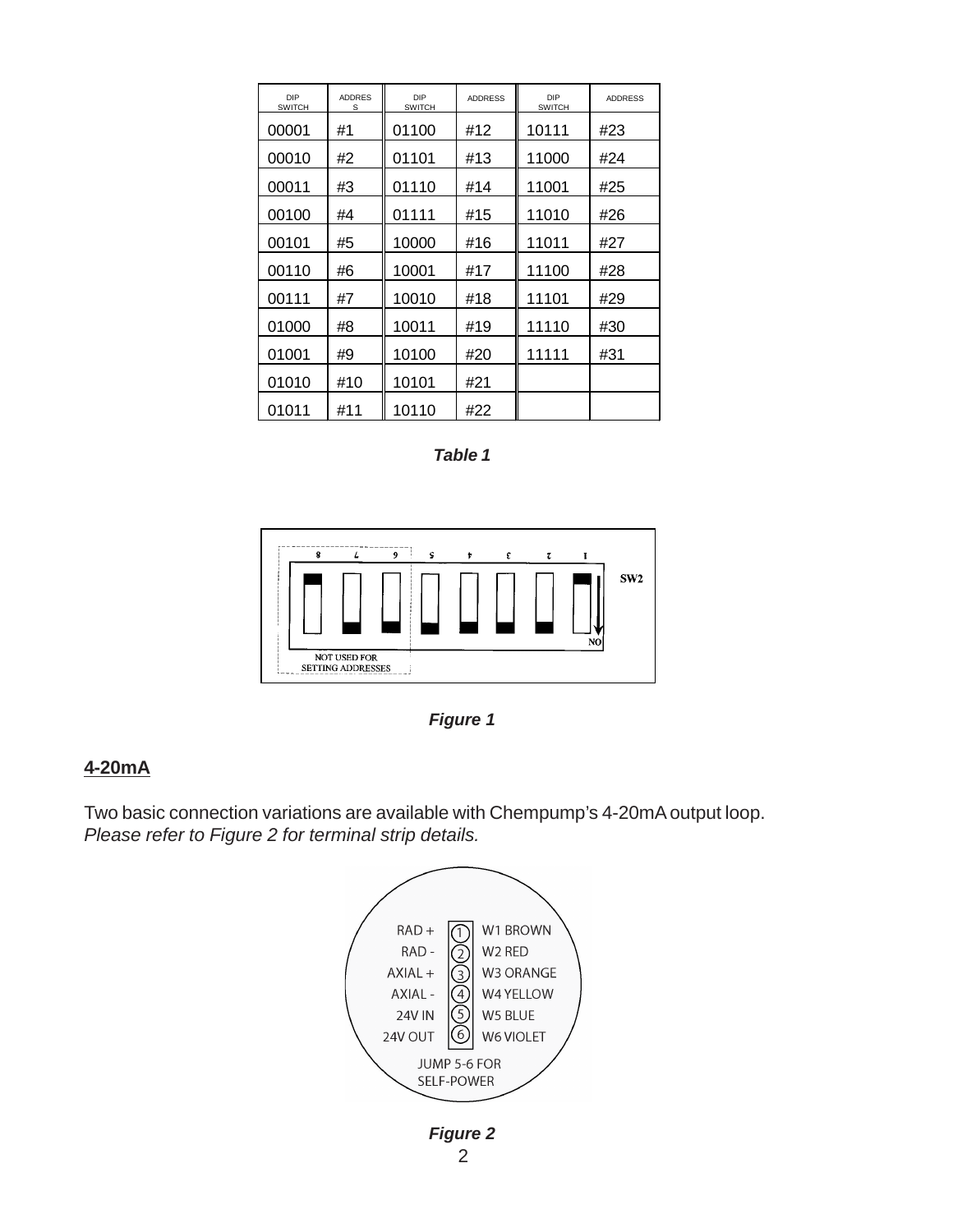# **Self-Powered**

The 4-20mA device is a self powered device that sends out a current from 4mA to 20mA into a user's load resistance. The normal internal supply voltage is nominally 24Volt DC. The maximum load resistance of the loop is 500 ohms, resulting in a 10 Volt drop at maximum current. Two wires are required for each channel. *Please see Figure 3.*



*Figure 3*

## **Loop Power from User**

The 4-20mA device draws its loop power from the user. The user's power can vary from 12 Volt DC to 36 Volt DC. The device sends out a current from 4mA to 20mA into the user's load resistance. The maximum load resistance of the loop is (User's voltage-12) X 50 ohms. For example, at a voltage of 24 Volts DC from the user, the maximum loop load resistance is (24- 12) X 50, or 600 ohms. Three wires are required. *Please refer to Figure 4.*



*Figure 4*